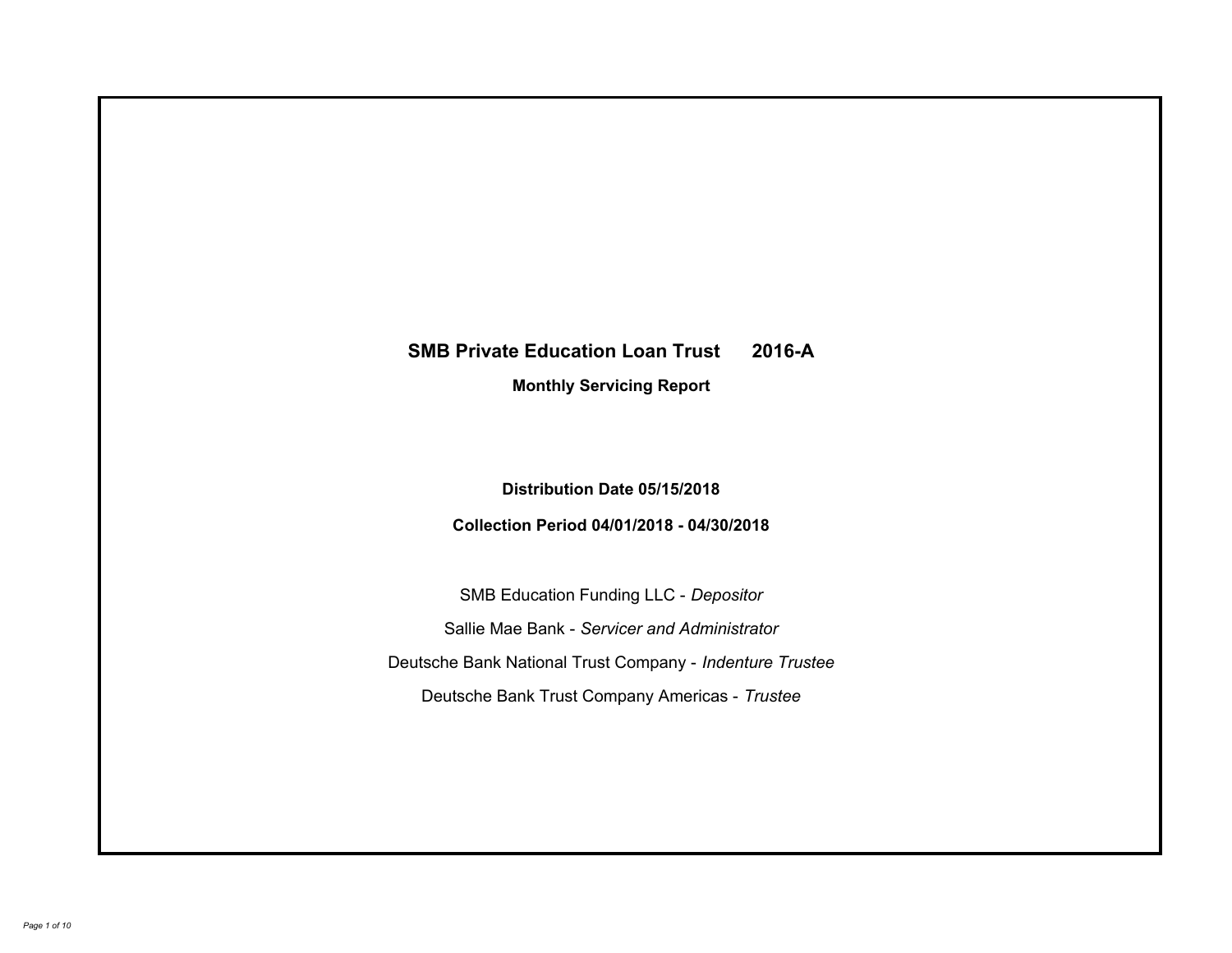| Α           | <b>Student Loan Portfolio Characteristics</b> |                                                 | <b>Settlement Date</b><br>05/26/2016 | 03/31/2018           | 04/30/2018           |
|-------------|-----------------------------------------------|-------------------------------------------------|--------------------------------------|----------------------|----------------------|
|             | <b>Principal Balance</b>                      |                                                 | \$585,861,635.84                     | \$479,365,904.87     | \$472,978,722.89     |
|             | Interest to be Capitalized Balance            |                                                 | 32,367,510.93                        | 29,427,779.58        | 30,134,459.81        |
|             | Pool Balance                                  |                                                 | \$618,229,146.77                     | \$508,793,684.45     | \$503,113,182.70     |
|             | Weighted Average Coupon (WAC)                 |                                                 |                                      |                      |                      |
|             |                                               | WAC1 (Contractual Interest Rate on the Loan)    | 8.26%                                | 9.21%                | 9.28%                |
|             |                                               | WAC2 (Average of Applicable Interest Rate)      | 8.23%                                | 9.14%                | 9.22%                |
|             |                                               | WAC3 (Average of Actual Interest Rate)          | 8.16%                                | 9.06%                | 9.14%                |
|             | Weighted Average Remaining Term               |                                                 | 134.18                               | 126.81               | 126.65               |
|             | Number of Loans                               |                                                 | 53,959                               | 44,455               | 43,881               |
|             | Number of Borrowers                           |                                                 | 52,283                               | 42,821               | 42,275               |
|             | Pool Factor                                   | Since Issued Total Constant Prepayment Rate (1) |                                      | 0.822985599<br>8.89% | 0.813797255<br>8.91% |
|             |                                               |                                                 |                                      |                      |                      |
| B           | <b>Debt Securities</b>                        | <b>Cusip/Isin</b>                               | 04/16/2018                           |                      | 05/15/2018           |
|             | A <sub>2</sub> A                              | 78449FAB7                                       | \$208,584,284.88                     |                      | \$204,058,652.53     |
|             | A2B                                           | 78449FAC5                                       | \$128,212,358.59                     |                      | \$125,430,547.88     |
|             | B                                             | 78449FAD3                                       | \$50,000,000.00                      |                      | \$50,000,000.00      |
|             |                                               |                                                 |                                      |                      |                      |
| $\mathsf C$ | <b>Certificates</b>                           | <b>Cusip/Isin</b>                               | 04/16/2018                           |                      | 05/15/2018           |
|             | Residual                                      | 78449F101                                       | \$100,000.00                         |                      | \$100,000.00         |
|             |                                               |                                                 |                                      |                      |                      |
| D           | <b>Account Balances</b>                       |                                                 | 04/16/2018                           |                      | 05/15/2018           |
|             | Reserve Account Balance                       |                                                 | \$1,557,854.00                       |                      | \$1,557,854.00       |
|             |                                               |                                                 |                                      |                      |                      |
| E           | <b>Asset / Liability</b>                      |                                                 | 04/16/2018                           |                      | 05/15/2018           |
|             | Overcollateralization Percentage              |                                                 | 23.98%                               |                      | 24.57%               |
|             | Specified Overcollateralization Amount        |                                                 | \$152,638,105.34                     |                      | \$150,933,954.81     |
|             | Actual Overcollateralization Amount           |                                                 | \$121,997,040.98                     |                      | \$123,623,982.29     |

(1) For additional information, see 'Since Issued CPR Methodology' found on page 11 of this report.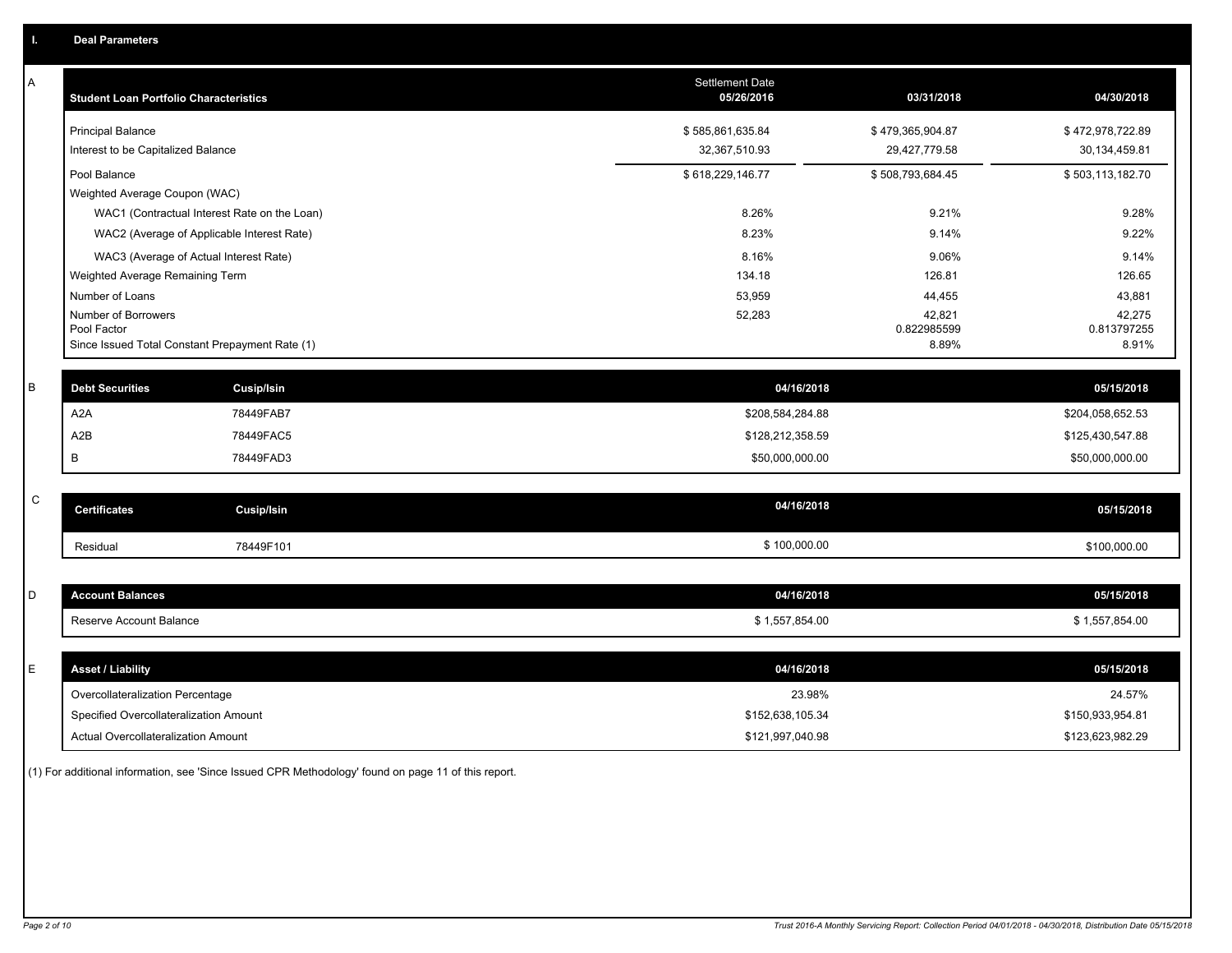### **II. 2016-A Trust Activity 04/01/2018 through 04/30/2018**

| Α | <b>Student Loan Principal Receipts</b>                           |                |  |
|---|------------------------------------------------------------------|----------------|--|
|   | <b>Borrower Principal</b>                                        | 6,240,834.86   |  |
|   | <b>Consolidation Activity Principal</b>                          | 0.00           |  |
|   | Seller Principal Reimbursement                                   | (738.39)       |  |
|   | Servicer Principal Reimbursement                                 | 0.00           |  |
|   | Delinquent Principal Purchases by Servicer                       | 0.00           |  |
|   | <b>Other Principal Deposits</b>                                  | 19,999.51      |  |
|   | <b>Total Principal Receipts</b>                                  | \$6,260,095.98 |  |
| В | <b>Student Loan Interest Receipts</b>                            |                |  |
|   | Borrower Interest                                                | 2,250,572.00   |  |
|   | <b>Consolidation Activity Interest</b>                           | 0.00           |  |
|   | Seller Interest Reimbursement                                    | (68.12)        |  |
|   | Servicer Interest Reimbursement                                  | 0.00           |  |
|   | Delinquent Interest Purchases by Servicer                        | 0.00           |  |
|   | <b>Other Interest Deposits</b>                                   | 208.74         |  |
|   | <b>Total Interest Receipts</b>                                   | \$2,250,712.62 |  |
| C | <b>Recoveries on Realized Losses</b>                             | \$107,967.97   |  |
| D | <b>Investment Income</b>                                         | \$14,511.71    |  |
| E | <b>Funds Borrowed from Next Collection Period</b>                | \$0.00         |  |
| F | <b>Funds Repaid from Prior Collection Period</b>                 | \$0.00         |  |
| G | Loan Sale or Purchase Proceeds                                   | \$0.00         |  |
| н | Initial Deposits to Distribution Account                         | \$0.00         |  |
|   | <b>Excess Transferred from Other Accounts</b>                    | \$0.00         |  |
| J | <b>Borrower Benefit Reimbursements</b>                           | \$0.00         |  |
| Κ | <b>Other Deposits</b>                                            | \$0.00         |  |
| L | <b>Other Fees Collected</b>                                      | \$0.00         |  |
| М | <b>AVAILABLE FUNDS</b>                                           | \$8,633,288.28 |  |
| N | Non-Cash Principal Activity During Collection Period             | \$(58,208.20)  |  |
| O | Aggregate Purchased Amounts by the Depositor, Servicer or Seller | \$20,208.25    |  |
| P | Aggregate Loan Substitutions                                     | \$0.00         |  |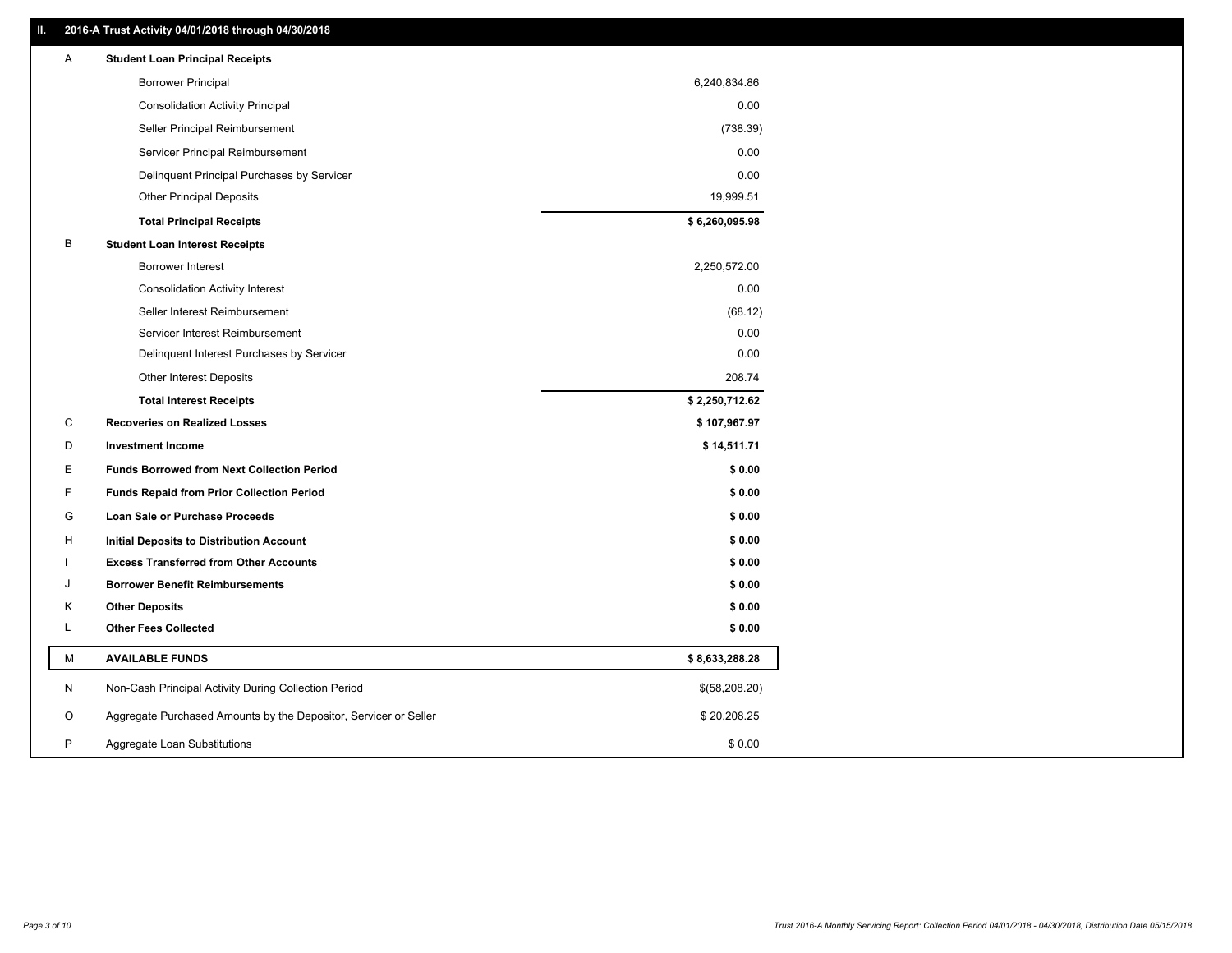|                   |                       |                          |         |                                                           | <b>Loans by Repayment Status</b> |                            |                          |         |                                                           |                |                            |
|-------------------|-----------------------|--------------------------|---------|-----------------------------------------------------------|----------------------------------|----------------------------|--------------------------|---------|-----------------------------------------------------------|----------------|----------------------------|
|                   |                       |                          |         | 04/30/2018                                                |                                  |                            |                          |         | 03/31/2018                                                |                |                            |
|                   |                       | <b>Wtd Avg</b><br>Coupon | # Loans | Principal and<br><b>Interest Accrued</b><br>to Capitalize | % of Principal                   | % of Loans in<br>Repay (1) | <b>Wtd Avg</b><br>Coupon | # Loans | Principal and<br><b>Interest Accrued</b><br>to Capitalize | % of Principal | % of Loans in<br>Repay (1) |
| INTERIM:          | IN SCHOOL             | 10.15%                   | 5,101   | \$71,858,781.79                                           | 14.283%                          | $-$ %                      | 10.04%                   | 5,128   | \$71,684,125.63                                           | 14.089%        | $-$ %                      |
|                   | GRACE                 | 9.94%                    | 1,171   | \$14,679,710.50                                           | 2.918%                           | $-$ %                      | 9.84%                    | 1,216   | \$15,122,871.40                                           | 2.972%         | $-$ %                      |
|                   | <b>DEFERMENT</b>      | 10.10%                   | 2,021   | \$23,534,625.78                                           | 4.678%                           | $-$ %                      | 10.00%                   | 2,058   | \$23,578,390.22                                           | 4.634%         | $-$ %                      |
| <b>REPAYMENT:</b> | <b>CURRENT</b>        | 8.82%                    | 33,514  | \$364,146,641.89                                          | 72.379%                          | 92.649%                    | 8.76%                    | 33,875  | \$368,746,133.20                                          | 72.475%        | 92.555%                    |
|                   | 31-60 DAYS DELINQUENT | 9.87%                    | 527     | \$6,895,093.29                                            | 1.370%                           | 1.754%                     | 9.49%                    | 518     | \$6,723,216.20                                            | 1.321%         | 1.688%                     |
|                   | 61-90 DAYS DELINQUENT | 9.41%                    | 224     | \$3,161,521.09                                            | 0.628%                           | 0.804%                     | 9.70%                    | 255     | \$3,437,264.79                                            | 0.676%         | 0.863%                     |
|                   | > 90 DAYS DELINQUENT  | 10.13%                   | 117     | \$1,449,296.20                                            | 0.288%                           | 0.369%                     | 10.45%                   | 147     | \$1,777,034.46                                            | 0.349%         | 0.446%                     |
|                   | FORBEARANCE           | 9.10%                    | 1,206   | \$17,387,512.16                                           | 3.456%                           | 4.424%                     | 8.92%                    | 1,258   | \$17,724,648.55                                           | 3.484%         | 4.449%                     |
| <b>TOTAL</b>      |                       |                          | 43,881  | \$503,113,182.70                                          | 100.00%                          | 100.00%                    |                          | 44,455  | \$508,793,684.45                                          | 100.00%        | 100.00%                    |

Percentages may not total 100% due to rounding \*

1 Loans classified in "Repayment" include any loan for which interim interest only, \$25 fixed payments or full principal and interest payments are due.

| IN SCHOOL<br>INTERIM:                                                                                                                                                                                     | <b>Wtd Avg</b><br>Coupon<br>9.64%<br>9.53% | # Loans<br>10,728 | 04/30/2018<br>Principal and<br><b>Interest Accrued</b><br>to Capitalize<br>\$150,822,977.27 | % of Principal | % of Loans in<br>P&I Repay (2) | <b>Wtd Avg</b><br>Coupon |         | 03/31/2018<br><b>Principal and</b><br><b>Interest Accrued</b> |                | % of Loans in |
|-----------------------------------------------------------------------------------------------------------------------------------------------------------------------------------------------------------|--------------------------------------------|-------------------|---------------------------------------------------------------------------------------------|----------------|--------------------------------|--------------------------|---------|---------------------------------------------------------------|----------------|---------------|
|                                                                                                                                                                                                           |                                            |                   |                                                                                             |                |                                |                          |         |                                                               |                |               |
|                                                                                                                                                                                                           |                                            |                   |                                                                                             |                |                                |                          | # Loans | to Capitalize                                                 | % of Principal | P&I Repay (2) |
|                                                                                                                                                                                                           |                                            |                   |                                                                                             | 29.978%        | $-$ %                          | 9.54%                    | 10,819  | \$151,137,606.29                                              | 29.705%        | $-$ %         |
| <b>GRACE</b>                                                                                                                                                                                              |                                            | 2,246             | \$28,247,737.34                                                                             | 5.615%         | $-$ %                          | 9.43%                    | 2,292   | \$28,645,440.92                                               | 5.630%         | $-$ %         |
| <b>DEFERMENT</b>                                                                                                                                                                                          | 9.64%                                      | 3,836             | \$44,278,441.48                                                                             | 8.801%         | $-$ %                          | 9.54%                    | 3,882   | \$44,505,619.19                                               | 8.747%         | $-$ %         |
| <b>CURRENT</b><br>P&I REPAYMENT:                                                                                                                                                                          | 8.67%                                      | 25,049            | \$251,573,547.55                                                                            | 50.003%        | 89.923%                        | 8.64%                    | 25,339  | \$255,487,796.17                                              | 50.214%        | 89.801%       |
| 31-60 DAYS DELINQUENT                                                                                                                                                                                     | 9.86%                                      | 489               | \$6,382,808.95                                                                              | 1.269%         | 2.281%                         | 9.47%                    | 479     | \$6,354,174.43                                                | 1.249%         | 2.233%        |
| 61-90 DAYS DELINQUENT                                                                                                                                                                                     | 9.37%                                      | 215               | \$3,066,640.72                                                                              | 0.610%         | 1.096%                         | 9.62%                    | 241     | \$3,204,506.90                                                | 0.630%         | 1.126%        |
| > 90 DAYS DELINQUENT                                                                                                                                                                                      | 10.09%                                     | 111               | \$1,337,148.84                                                                              | 0.266%         | 0.478%                         | 10.46%                   | 145     | \$1,733,892.00                                                | 0.341%         | 0.609%        |
| FORBEARANCE                                                                                                                                                                                               | 9.10%                                      | 1,207             | \$17,403,880.55                                                                             | 3.459%         | 6.221%                         | 8.92%                    | 1,258   | \$17,724,648.55                                               | 3.484%         | 6.230%        |
| <b>TOTAL</b><br>$\star$<br>Percentages may not total 100% due to rounding<br>2 Loans classified in "P&I Repayment" includes only those loans for which scheduled principal and interest payments are due. |                                            | 43,881            | \$503,113,182.70                                                                            | 100.00%        | 100.00%                        |                          | 44,455  | \$508,793,684.45                                              | 100.00%        | 100.00%       |

WAC reflects WAC3 To conform with company standard reporting these sections now include Princial and Interest Accrued to Capitalize.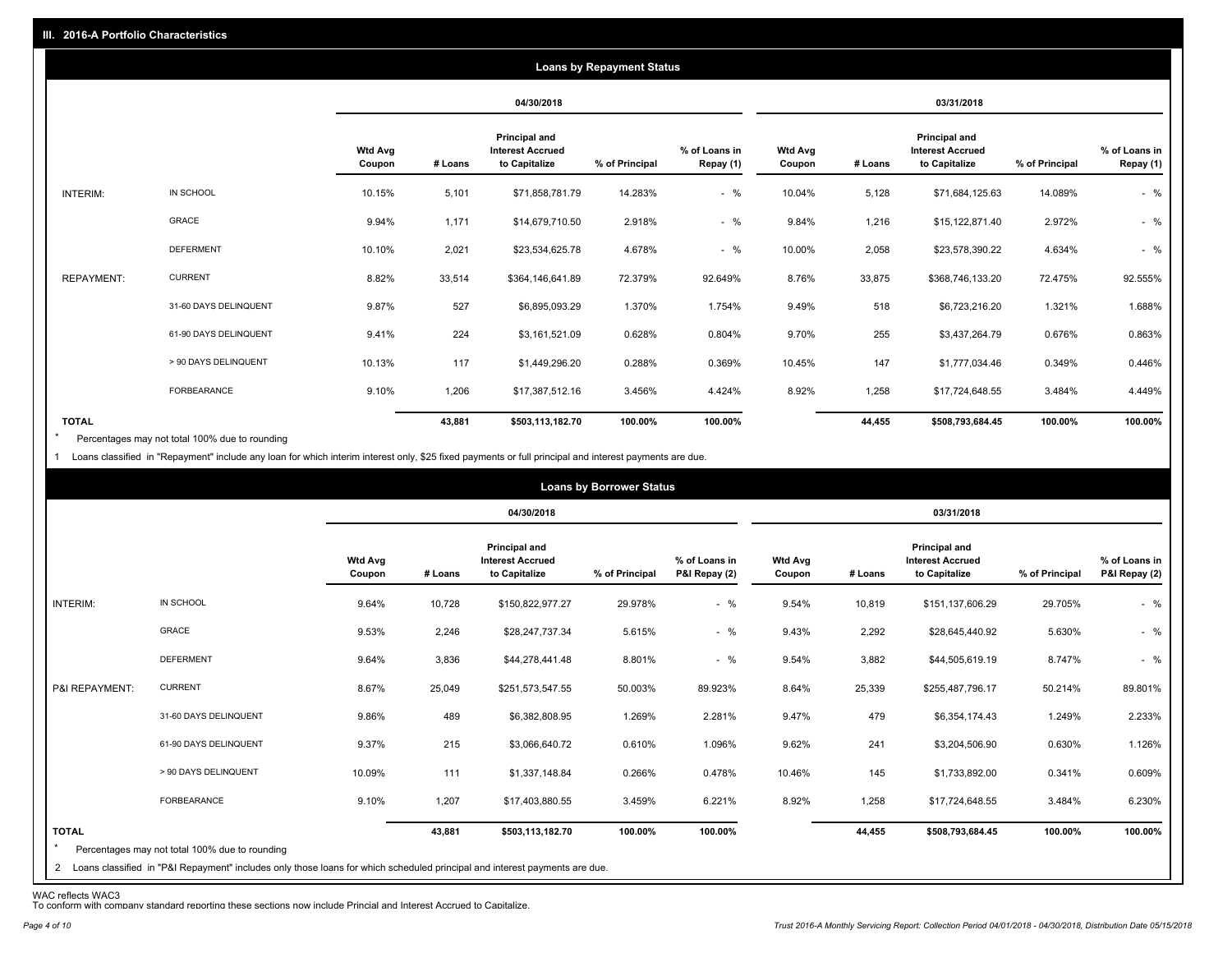|                                                                                                  | 4/30/2018        | 3/31/2018        |  |
|--------------------------------------------------------------------------------------------------|------------------|------------------|--|
| Pool Balance                                                                                     | \$503,113,182.70 | \$508,793,684.45 |  |
| Total # Loans                                                                                    | 43,881           | 44,455           |  |
| Total # Borrowers                                                                                | 42,275           | 42,821           |  |
| Weighted Average Coupon                                                                          | 9.22%            | 9.14%            |  |
| Weighted Average Remaining Term                                                                  | 126.65           | 126.81           |  |
| Percent of Pool - Cosigned                                                                       | 92.6%            | 92.6%            |  |
| Percent of Pool - Non Cosigned                                                                   | 7.4%             | 7.4%             |  |
| Borrower Interest Accrued for Period                                                             | \$3,512,142.79   | \$3,620,929.10   |  |
| <b>Outstanding Borrower Interest Accrued</b>                                                     | \$32,739,429.05  | \$32,089,097.39  |  |
| Gross Principal Realized Loss - Periodic *                                                       | \$584,525.14     | \$447,363.07     |  |
| Gross Principal Realized Loss - Cumulative *                                                     | \$9,949,945.98   | \$9,365,420.84   |  |
| Recoveries on Realized Losses - Periodic                                                         | \$107,967.97     | \$87,621.66      |  |
| Recoveries on Realized Losses - Cumulative                                                       | \$1,221,093.59   | \$1,113,125.62   |  |
| Net Losses - Periodic                                                                            | \$476,557.17     | \$359,741.41     |  |
| Net Losses - Cumulative                                                                          | \$8,728,852.39   | \$8,252,295.22   |  |
| Non-Cash Principal Activity - Capitalized Interest                                               | \$529,574.25     | \$1,220,043.59   |  |
| Since Issued Total Constant Prepayment Rate (CPR) (1)                                            | 8.91%            | 8.89%            |  |
| Loan Substitutions                                                                               | \$0.00           | \$0.00           |  |
| <b>Cumulative Loan Substitutions</b>                                                             | \$0.00           | \$0.00           |  |
| <b>Unpaid Servicing Fees</b>                                                                     | \$0.00           | \$0.00           |  |
| <b>Unpaid Administration Fees</b>                                                                | \$0.00           | \$0.00           |  |
| <b>Unpaid Carryover Servicing Fees</b>                                                           | \$0.00           | \$0.00           |  |
| Note Interest Shortfall                                                                          | \$0.00           | \$0.00           |  |
| Loans in Modification                                                                            | \$19,109,369.17  | \$17,781,305.37  |  |
| % of Loans in Modification as a % of Loans in Repayment (P&I)                                    | 7.28%            | 6.67%            |  |
|                                                                                                  |                  |                  |  |
| % Annualized Gross Principal Realized Loss - Periodic as a %<br>of Loans in Repayment (P&I) * 12 | 2.67%            | 2.01%            |  |
| % Gross Principal Realized Loss - Cumulative as a % of<br>Original Pool Balance                  | 1.61%            | 1.51%            |  |

\* In accordance with the Servicer's current policies and procedures, after September 1, 2017 loans subject to bankruptcy claims generally will not be reported as a charged-off unless and until they are delinquent for 120 d

(1) For additional information, see 'Since Issued CPR Methodology' found on page 11 of this report.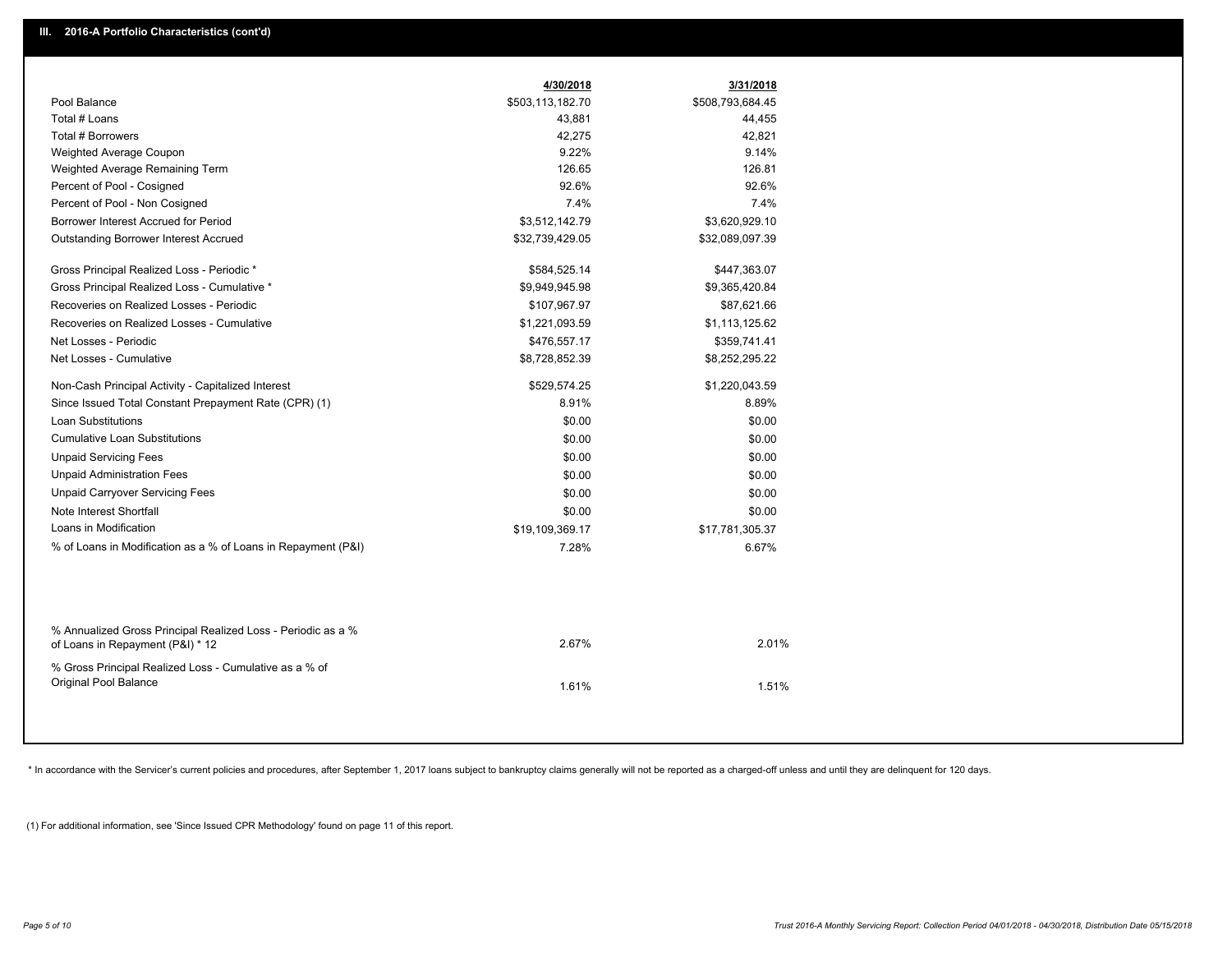#### **Loan Program**  A

|                                    | Weighted<br><b>Average Coupon</b> | # LOANS | <b>\$ AMOUNT</b> | $%$ *     |
|------------------------------------|-----------------------------------|---------|------------------|-----------|
| - Smart Option Interest-Only Loans | 8.14%                             | 10,073  | \$91,838,664.56  | 18.254%   |
| - Smart Option Fixed Pay Loans     | 9.17%                             | 11.928  | \$160,459,862.46 | 31.893%   |
| - Smart Option Deferred Loans      | 9.47%                             | 21.880  | \$250,814,655.68 | 49.853%   |
| - Other Loan Programs              | $0.00\%$                          | 0       | \$0.00           | $0.000\%$ |
| <b>Total</b>                       | 9.14%                             | 43,881  | \$503,113,182.70 | 100.000%  |

\* Percentages may not total 100% due to rounding

B

C

**Index Type**

|                       | Weighted<br><b>Average Coupon</b> | # LOANS | <b>\$ AMOUNT</b> | $%$ *    |
|-----------------------|-----------------------------------|---------|------------------|----------|
| - Fixed Rate Loans    | 8.33%                             | 8,528   | \$107,338,183.02 | 21.335%  |
| - LIBOR Indexed Loans | 9.35%                             | 35,353  | \$395,774,999.68 | 78.665%  |
| - Other Index Rates   | $0.00\%$                          |         | \$0.00           | 0.000%   |
| <b>Total</b>          | 9.14%                             | 43,881  | \$503,113,182.70 | 100.000% |

\* Percentages may not total 100% due to rounding

### **Weighted Average Recent FICO**

| Wtd Avg Recent FICO Band | # LOANS | <b>S AMOUNT</b>  | $%$ *     |
|--------------------------|---------|------------------|-----------|
| $0 - 639$                | 3,322   | \$33,979,961.52  | 6.754%    |
| 640 - 669                | 2,639   | \$28,304,342.02  | 5.626%    |
| 670 - 699                | 5,023   | \$58,530,489.28  | 11.634%   |
| 700 - 739                | 9,807   | \$113,909,952.30 | 22.641%   |
| $740 +$                  | 23,081  | \$268,343,910.37 | 53.337%   |
| N/A <sup>(1)</sup>       | 9       | \$44,527.21      | $0.009\%$ |
| <b>Total</b>             | 43,881  | \$503,113,182.70 | 100.000%  |

WAC reflects WAC3

To conform with company standard reporting these sections now include Princial and Interest Accrued to Capitalize.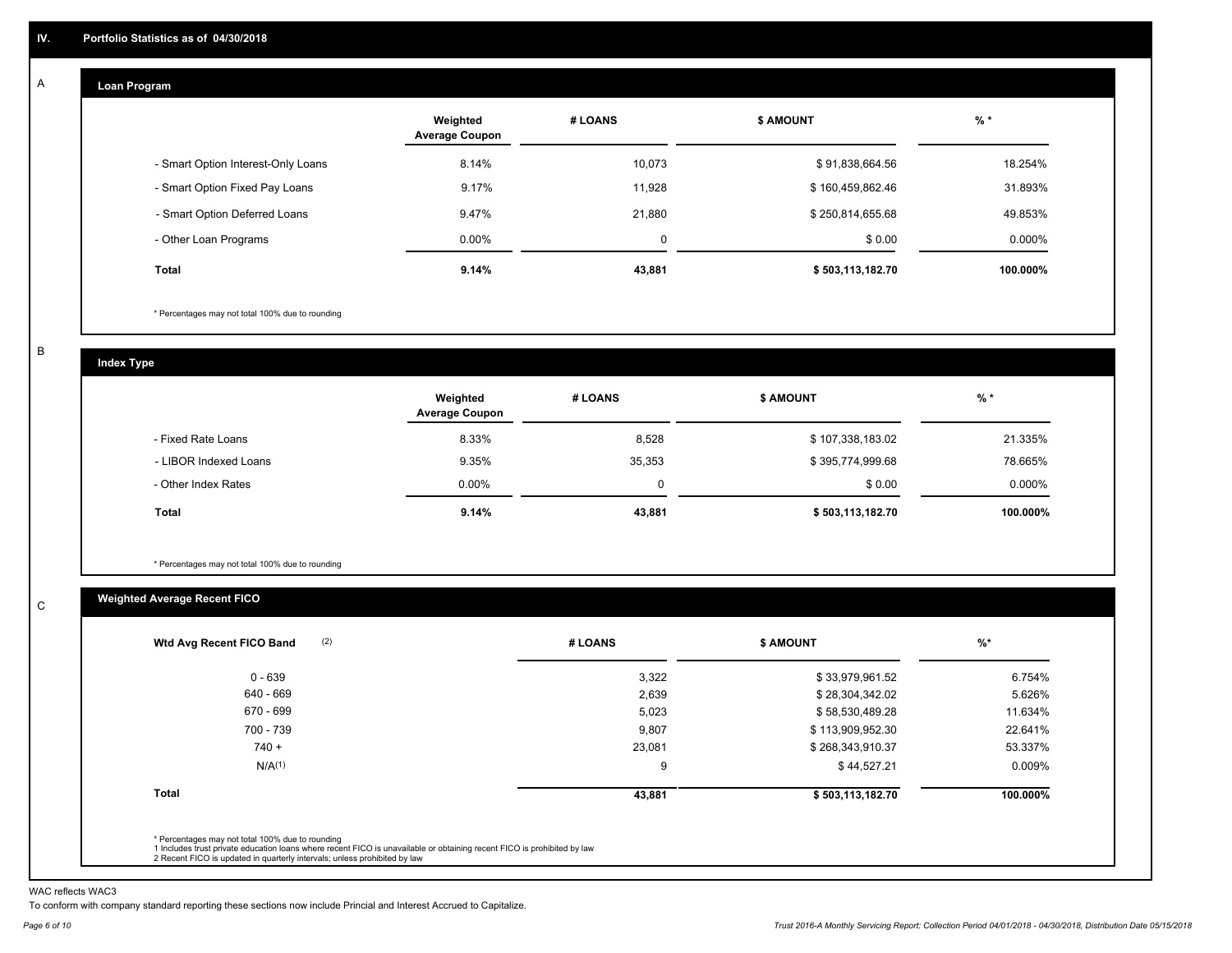| ۷. | 2016-A Reserve Account, Principal Distribution, and R-2 Certificate Calculations     |                  |
|----|--------------------------------------------------------------------------------------|------------------|
| А. | <b>Reserve Account</b>                                                               |                  |
|    | Specified Reserve Account Balance                                                    | \$1,557,854.00   |
|    | <b>Actual Reserve Account Balance</b>                                                | \$1,557,854.00   |
| В. | <b>Principal Distribution Amount</b>                                                 |                  |
|    | i.<br>Class A Notes Outstanding                                                      | \$336,796,643.47 |
|    | Pool Balance<br>ii.                                                                  | \$503,113,182.70 |
|    | First Priority Principal Distribution Amount (i - ii)<br>iii.                        | \$0.00           |
|    | Class A and B Notes Outstanding<br>iv.                                               | \$386,796,643.47 |
|    | First Priority Principal Distribution Amount<br>۷.                                   | \$0.00           |
|    | Pool Balance<br>vi.                                                                  | \$503,113,182.70 |
|    | Specified Overcollateralization Amount<br>VII.                                       | \$150,933,954.81 |
|    | Regular Principal Distribution Amount (if (iv > 0, (iv - v) - (vi - vii))<br>viii.   | \$34,617,415.58  |
|    | Pool Balance<br>ix.                                                                  | \$503,113,182.70 |
|    | 10% of Initial Pool Balance<br>х.                                                    | \$61,822,914.68  |
|    | First Priority Principal Distribution Amount<br>xi.                                  | \$0.00           |
|    | Regular Principal Distribution Amount<br>xii.                                        | \$34,617,415.58  |
|    | Available Funds (after payment of waterfall items A through I)<br>xiii.              | \$0.00           |
|    | xiv. Additional Principal Distribution Amount (if(vi <= x,min(xiii, vi - xi - xii))) | \$0.00           |
| C. | R-2 Certificate                                                                      |                  |
|    | Previous Notional Balance                                                            | \$37,490,591.00  |
|    | Shortfall of Principal                                                               | \$0.00           |
|    | Shortfall of Interest                                                                | \$0.00           |
|    | <b>Current Notional Balance</b>                                                      | \$37,490,591.00  |
|    | Excess Distribution Allocated (1)                                                    | \$0.00           |
|    |                                                                                      |                  |
|    |                                                                                      |                  |

1. Until the notional amount of the R-2 Certificate is reduced to zero and if there is excess cash through the distribution available it will be distributed to the R-2 Certificate, otherwise the amount will be zero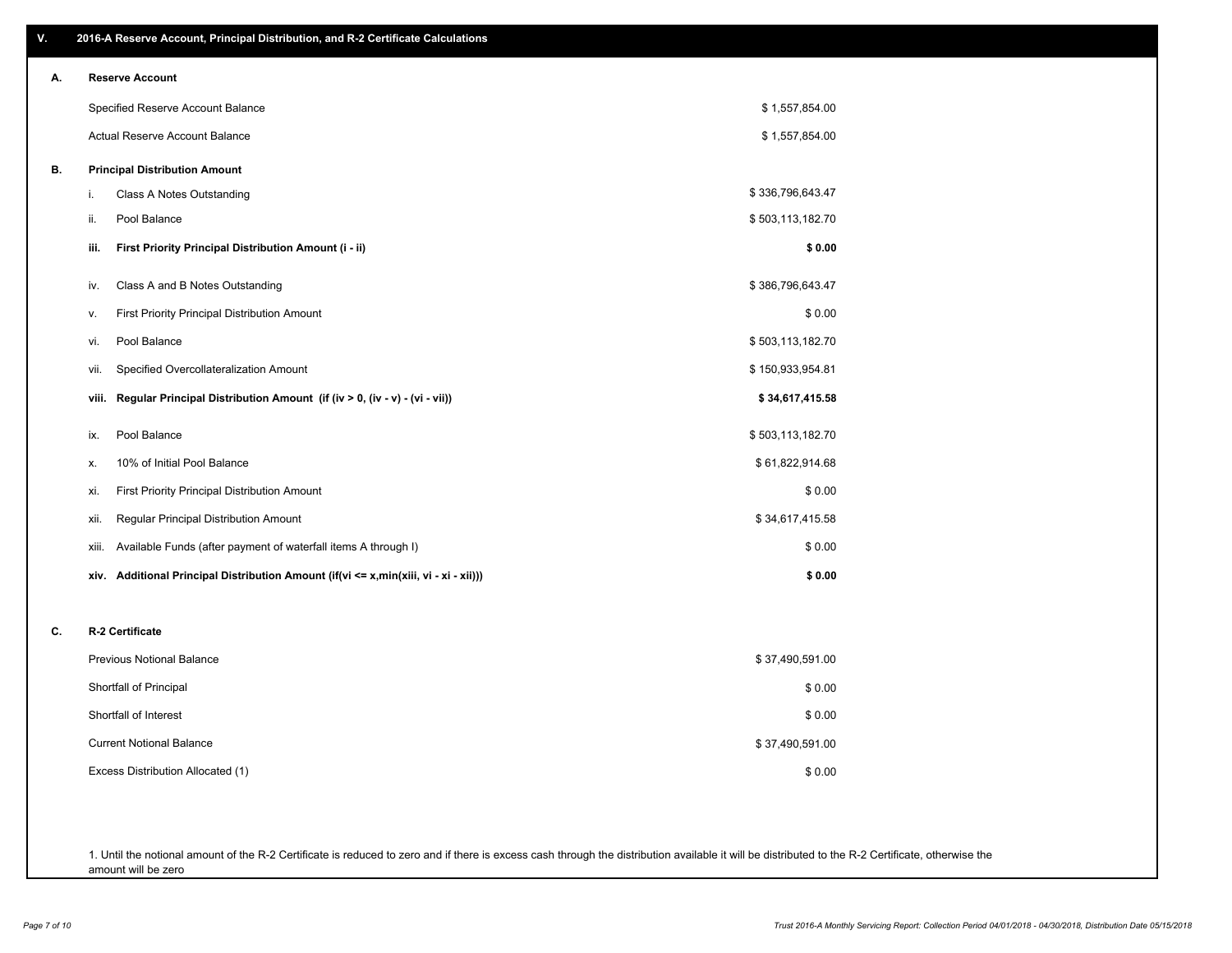|    |                                                         | Paid           | <b>Funds Balance</b> |
|----|---------------------------------------------------------|----------------|----------------------|
|    | <b>Total Available Funds</b>                            |                | \$8,633,288.28       |
| A  | <b>Trustee Fees</b>                                     | \$0.00         | \$8,633,288.28       |
| B  | <b>Servicing Fees</b>                                   | \$320,263.86   | \$8,313,024.42       |
| C  | i. Administration Fees                                  | \$8,333.00     | \$8,304,691.42       |
|    | ii. Unreimbursed Administrator Advances plus any Unpaid | \$0.00         | \$8,304,691.42       |
| D  | Class A Noteholders Interest Distribution Amount        | \$820,151.80   | \$7,484,539.62       |
| Е  | <b>First Priority Principal Payment</b>                 | \$0.00         | \$7,484,539.62       |
| F. | Class B Noteholders Interest Distribution Amount        | \$177,096.56   | \$7,307,443.06       |
| G  | Reinstatement Reserve Account                           | \$0.00         | \$7,307,443.06       |
| H  | <b>Regular Principal Distribution</b>                   | \$7,307,443.06 | \$0.00               |
|    | <b>Carryover Servicing Fees</b>                         | \$0.00         | \$0.00               |
| J  | Additional Principal Distribution Amount                | \$0.00         | \$0.00               |
| K  | Unpaid Expenses of Trustee                              | \$0.00         | \$0.00               |
|    | Unpaid Expenses of Administrator                        | \$0.00         | \$0.00               |
| м  | i. Remaining Funds to the R-1 Certificateholder(s)      | \$0.00         | \$0.00               |
|    | ii. Remaining Funds to the R-2 Certificateholder(s)     | \$0.00         | \$0.00               |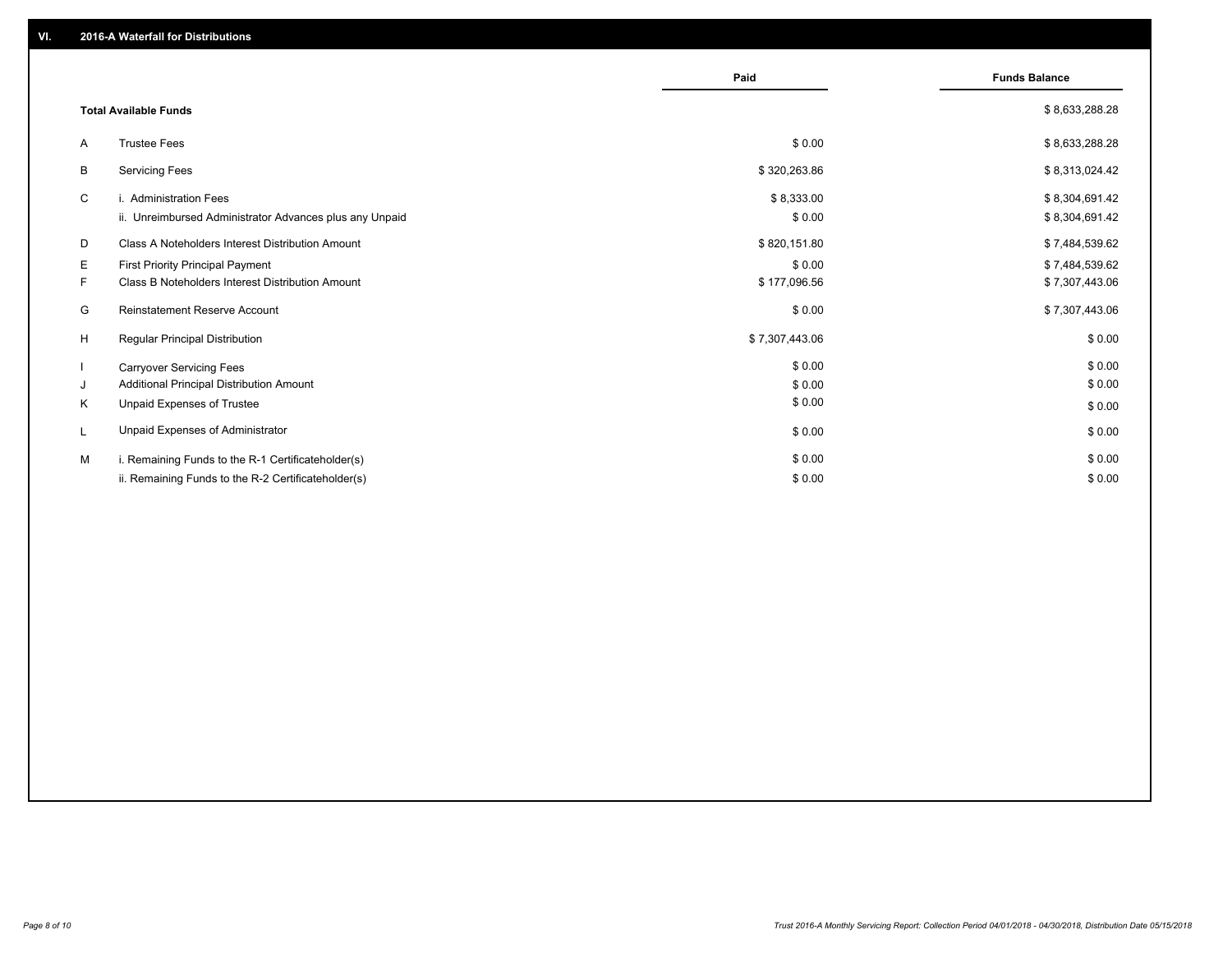| <b>Distribution Amounts</b>                                |                         |                         |                         |
|------------------------------------------------------------|-------------------------|-------------------------|-------------------------|
|                                                            | A <sub>2</sub> A        | A <sub>2</sub> B        | в                       |
| Cusip/Isin                                                 | 78449FAB7               | 78449FAC5               | 78449FAD3               |
| <b>Beginning Balance</b>                                   | \$208,584,284.88        | \$128,212,358.59        | \$50,000,000.00         |
| Index                                                      | <b>FIXED</b>            | <b>LIBOR</b>            | <b>LIBOR</b>            |
| Spread/Fixed Rate                                          | 2.70%                   | 1.50%                   | 2.50%                   |
| Record Date (Days Prior to Distribution)                   | 1 NEW YORK BUSINESS DAY | 1 NEW YORK BUSINESS DAY | 1 NEW YORK BUSINESS DAY |
| <b>Accrual Period Begin</b>                                | 4/15/2018               | 4/16/2018               | 4/16/2018               |
| <b>Accrual Period End</b>                                  | 5/15/2018               | 5/15/2018               | 5/15/2018               |
| Daycount Fraction                                          | 0.08333333              | 0.08055556              | 0.08055556              |
| Interest Rate*                                             | 2.70000%                | 3.39688%                | 4.39688%                |
| <b>Accrued Interest Factor</b>                             | 0.002250000             | 0.002736376             | 0.003541931             |
| <b>Current Interest Due</b>                                | \$469,314.64            | \$350,837.16            | \$177,096.56            |
| Interest Shortfall from Prior Period Plus Accrued Interest | $\frac{2}{3}$ -         | $S -$                   | $\mathcal{S}$ -         |
| <b>Total Interest Due</b>                                  | \$469,314.64            | \$350,837.16            | \$177,096.56            |
| <b>Interest Paid</b>                                       | \$469,314.64            | \$350,837.16            | \$177,096.56            |
| <b>Interest Shortfall</b>                                  | $S -$                   | $S -$                   | $\mathcal{S}$ -         |
| <b>Principal Paid</b>                                      | \$4,525,632.35          | \$2,781,810.71          | $\mathsf{\$}$ -         |
| <b>Ending Principal Balance</b>                            | \$204,058,652.53        | \$125,430,547.88        | \$50,000,000.00         |
| Paydown Factor                                             | 0.020759781             | 0.020759781             | 0.000000000             |
| <b>Ending Balance Factor</b>                               | 0.936048865             | 0.936048865             | 1.000000000             |

\* Pay rates for Current Distribution. For the interest rates applicable to the next distribution date, please see https://www.salliemae.com/about/investors/data/SMBabrate.txt.

**VII. 2016-A Distributions**